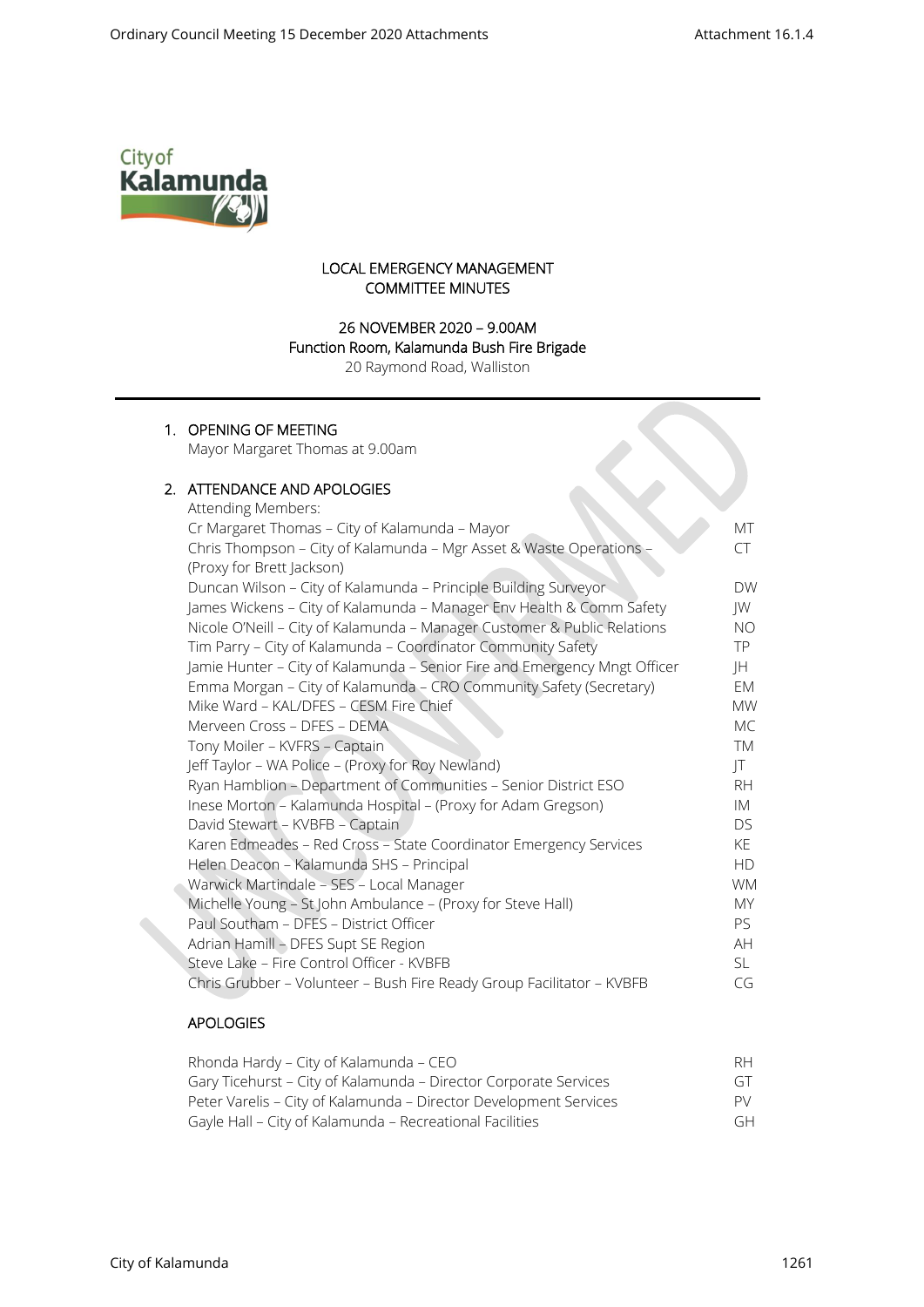

| Cameron Chisholm - City of Kalamunda - Coordinator Health             |           |
|-----------------------------------------------------------------------|-----------|
| Michael Pasotti - DBCA - Fire Coordinator                             | <b>MP</b> |
| David Wilson - Fire and Emergency Services Authority                  | <b>DW</b> |
| Adam Gregson - Kalamunda Hospital - Coordinator of Nursing            | AG        |
| Kerry Chipchase - Lesmurdie SHS - Principal                           | KC        |
| Steve Hall - St John Ambulance                                        | .SH       |
| Daymon Joseph - Hall & Prior Health & Aged Care Group - Exec Director | DI        |
| Brett Jackson - City of Kalamunda - Director Asset Services           | BI        |
| Mike Hayward - Kalamunda Hospital                                     | <b>MH</b> |
| Sarah Stampalia - City of Kalamunda - Senior Ranger                   | SS        |
| Corinne Hawke - NBN Co                                                | CΗ        |
|                                                                       |           |

## 3. CONFIRMATION OF MINUTES

Minutes – 27 August 2020

All in favour

## 4. MATTERS ARISING FROM PREVIOUS MINUTES

- 4.1 The City of Kalamunda Local Emergency Management Arrangements (LEMA) 2020. This has been approved and will be distributed and a public copy of the LEMA will be available on the City's Website in due course.
- 4.2 Resilience Kalamunda and State Results Document Provided and circulated with the Agenda.
- 4.3 Report provided by MC on available Grants and these were provided with the Minutes of the August Meeting.

# 5. CORRESPONDENCE IN/OUT

- 2020 Nominations for Perth Hills Preparedness Local Steering Committee
- Australian Red Cross correspondence in LEMC Report from July 2020
- Insurance Council of Australia correspondence in req Council Contact Details for Disaster Season
- SEMC correspondence in LEMA letter 9 October 2020
- Department of Communities correspondence in Midlands Local Emergency Welfare Plan 2020
- Australian Red Cross Perth Hills Preparedness correspondence in LEMC Update August 2020
- Guidance note: Pandemic recovery planning 27 August
- Aged Care Industry correspondence in COVID Scenario Cards
- Department of Communities Evacuation training correspondence in Training has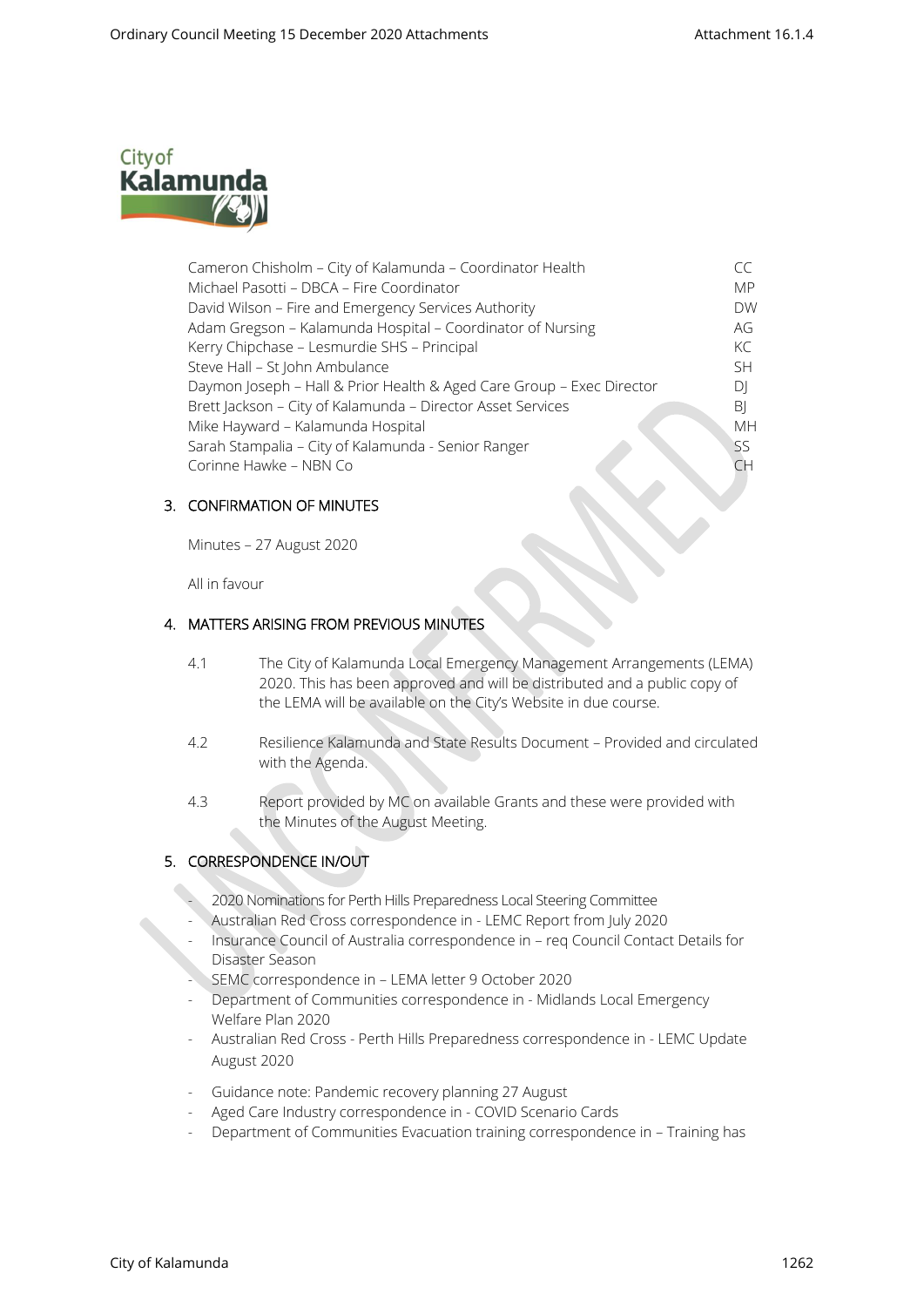

- been arranged for 1<sup>st</sup> December 2020 to be held at Ray Owen Sports Centre.
- WALGA Correspondence in Animal Welfare in an emergency grant approval 06/10 /2020
- MARKYT Resilience Scorecard Kalamunda and MARKYT Community Resilience Scorecard

#### To be circulated with these Minutes

- ARC LEMC Report November 2020
- Bushfire Ready Group Presentation
- DFES DA Report November 2020

### 6. GENERAL BUSINESS

#### 6.1 Steve Lake – Presentation on the school's bushfire preparedness campaign

6.1.1 We ran a Workshop with Fire & Emergency Services. Idea came from Mike Ward SL to raise awareness and to ensure every school has a bushfire plan that was appropriate and actually works. Also to build relationships with Fire Officers who attend and School Admin staff. We had a lot of assistance with Paul Southam helping during the planning phase. We worked with Dept of Education on common issues with bushfire plans and how to involve students to get better outcomes. We listed to a Principal speak of his experience dealing with a bushfire warning and evacuation and had Brainstorming session. We looked at Fire with 6 hours to prepare and 15 minutes. Surveyed after the event. Excellent feedback. Gooseberry Hill Primary School saw smoke and did not hesitate to call – they are on front foot now and not reacting. Facilities were discussed is the safe place suitable. Schools are starting to conduct drills. No changes were suggested to the program. Dept of Education is interested in rolling it out across the state. Thanked City of Kalamunda for providing venue free of charge and Volunteer Fire.

|       | 6.1.2 Were buses talked about?                                                                                                                                                    | МC  |
|-------|-----------------------------------------------------------------------------------------------------------------------------------------------------------------------------------|-----|
| 6.1.3 | Yes, the idea of using buses to evacuate students is not going to happen<br>If you call buses to evacuate 1000 children, it isn't going to happen to best to<br>shelter in place. | SL. |
|       | 6.1.4 There has been a lot of work done at the Department of Transport<br>Was the session for Public and Private schools?                                                         | MC. |
|       | 6.1.5 Yes, it was mixed and involved both public and private schools.<br>There was more involvement from public schools though.                                                   | SL  |
| 6.1.6 | Congratulations from Kalamunda Senior High School it was a great program.                                                                                                         | НD  |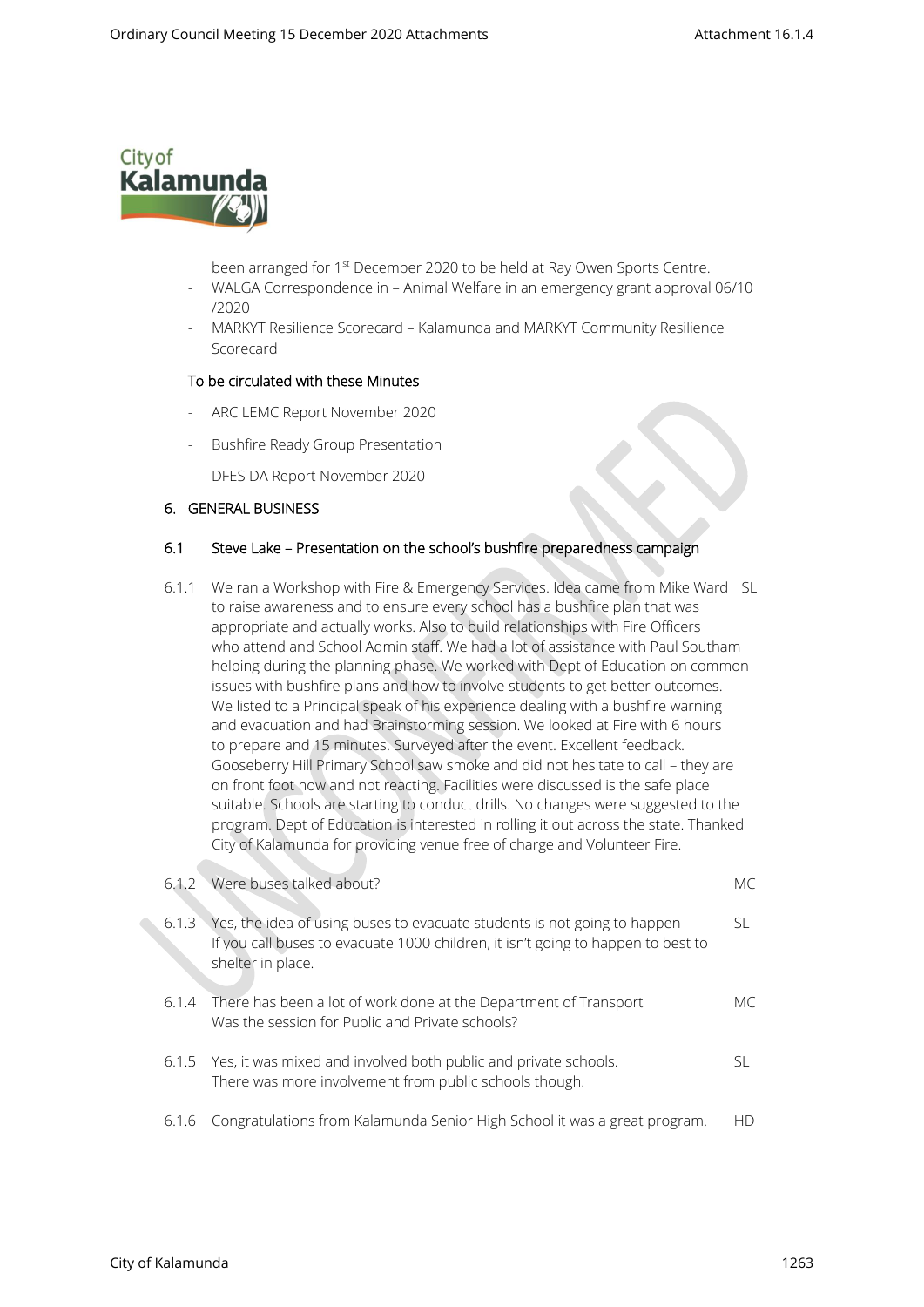

| 6.1.7 | Are you better prepared than before?                                                                                                                                                                                                                                                                                                                                                                                   | МT        |
|-------|------------------------------------------------------------------------------------------------------------------------------------------------------------------------------------------------------------------------------------------------------------------------------------------------------------------------------------------------------------------------------------------------------------------------|-----------|
| 6.1.8 | We were always prepared but have confidence in the plans.<br>We understand the complexity and it was made clear about bunkering down<br>and staying put being the best approach. We have discussed putting in a message<br>system with pre-populated information to deal with parents.                                                                                                                                 | HD        |
| 6.1.9 | Just observing today but wanted to say congratulations and this will become<br>an annual event.                                                                                                                                                                                                                                                                                                                        | AH        |
|       | 6.1.10 The day exceeded my expectations and we would like to recognize Steve.<br>A lot of work was done voluntarily so thank you to Steve.                                                                                                                                                                                                                                                                             | PS        |
|       | 6.1.11 This wouldn't have occurred without City of Kalamunda support so the Mayor<br>Is presented with a Certificate.                                                                                                                                                                                                                                                                                                  | AH        |
|       | 6.1.12 The project will be rolled out statewide.                                                                                                                                                                                                                                                                                                                                                                       | PS        |
| 6.2   | Chris Grubber Presentation - Bush Fire Ready Group                                                                                                                                                                                                                                                                                                                                                                     |           |
| 6.2.1 | Spoke about Community Street Meets, Burn smart Demonstrations,<br>Community events, programs like 5 minute fire chat, senior group talks<br>and walk throughs and Monthly newsletters issued by the facilitators.                                                                                                                                                                                                      | CG        |
| 6.2.2 | I have a property at the end of a dead-end street, how do we get a facilitator<br>there and can you fit new groups in?                                                                                                                                                                                                                                                                                                 | МT        |
| 6.2.3 | We call for Facilitators amongst our brigade and young members are more<br>Interested in putting out fire and they take part in community engagements<br>Schools, markets etc. but actually putting over the message about bushfire<br>Preparedness and putting time into it, we are down to one because Eddie is<br>sick so it is a problem. You really need a Fire Fighter who knows what they are<br>talking about. | CG        |
| 6.2.4 | Mike, any ideas about getting another group of facilitators to become street<br>Coordinators?                                                                                                                                                                                                                                                                                                                          | МT        |
| 6.2.5 | It is labour intensive and I take my hat off to Chris and Eddie as<br>Volunteers and Kalamunda is the largest bushfire group in the State so we<br>have a large program which needs to be driven by the volunteer side and we<br>will be assisting Chris to try to find someone to get on board for assistance and<br>succession planning.                                                                             | <b>MW</b> |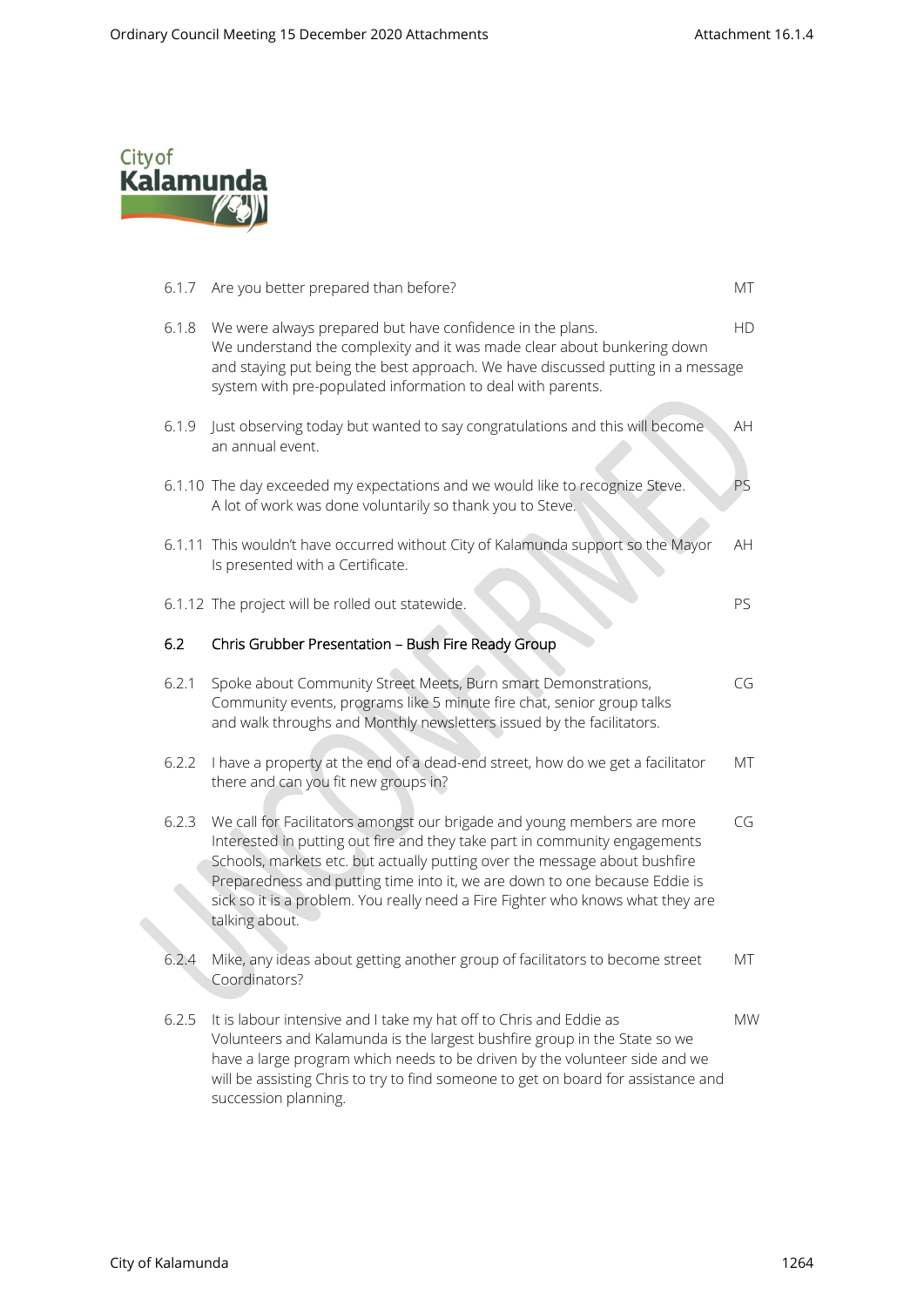

#### ACTION - Bush Fire Ready Presentation to be circulated with the Minutes EM

#### 6.3 Nicole O'Neill – Strategic Community Plan

6.3.1 Nicole did a vibrant presentation which involved the audience. NO

### 7. AGENCY UPDATE

#### 7.1 DFES

7.1.1 Long period of hot days up North, increased chance of cyclone and potential PS Flooding. DFES is expecting an average season, a bit later starting and there has been extra rain which has delayed our season, but we are still working on a long-term rain deficit for WA as the 8<sup>th</sup> driest winter on record.

Cooler, hotter days ahead the aircraft have online from Jandakot, did a few drops on Saturday. New intelligence and utility aircraft and a new addition and capability fixed wing aircraft with the ability to fly fire lines at night anywhere in the State. We haven't been able to do that before. There will be further aircraft on board over the next week or two.

ACTION – To forward a full weather briefing from the bureau so everyone can have a read

### 7.2 DEPARTMENT OF COMMUNITIES

7.2.1 Welfare Plan Contacts changed, halved the evacuation centres for standing RH Room. On the 1<sup>st</sup> December we are doing Evacuation Training with about 50 people. There are new safety guidelines such as triaging every person coming through due to COVID guidelines. There are armbands if people are going outside every half an hour for a smoke they won't get questioned. Bushfire will override quarantine orders, will encourage those people to seek Accommodation with family and friends. City of Kalamunda Cleaners will be required to clean evacuation centres three times a day if opened. Registration will be online so there is less physical contacts. PPE – centres will have stands, sanitizing stations, masks, gloves, safety goggles.

ACTION – To advise Jamie Hunter what PPE should be maintained for Evacuation Centres **RH**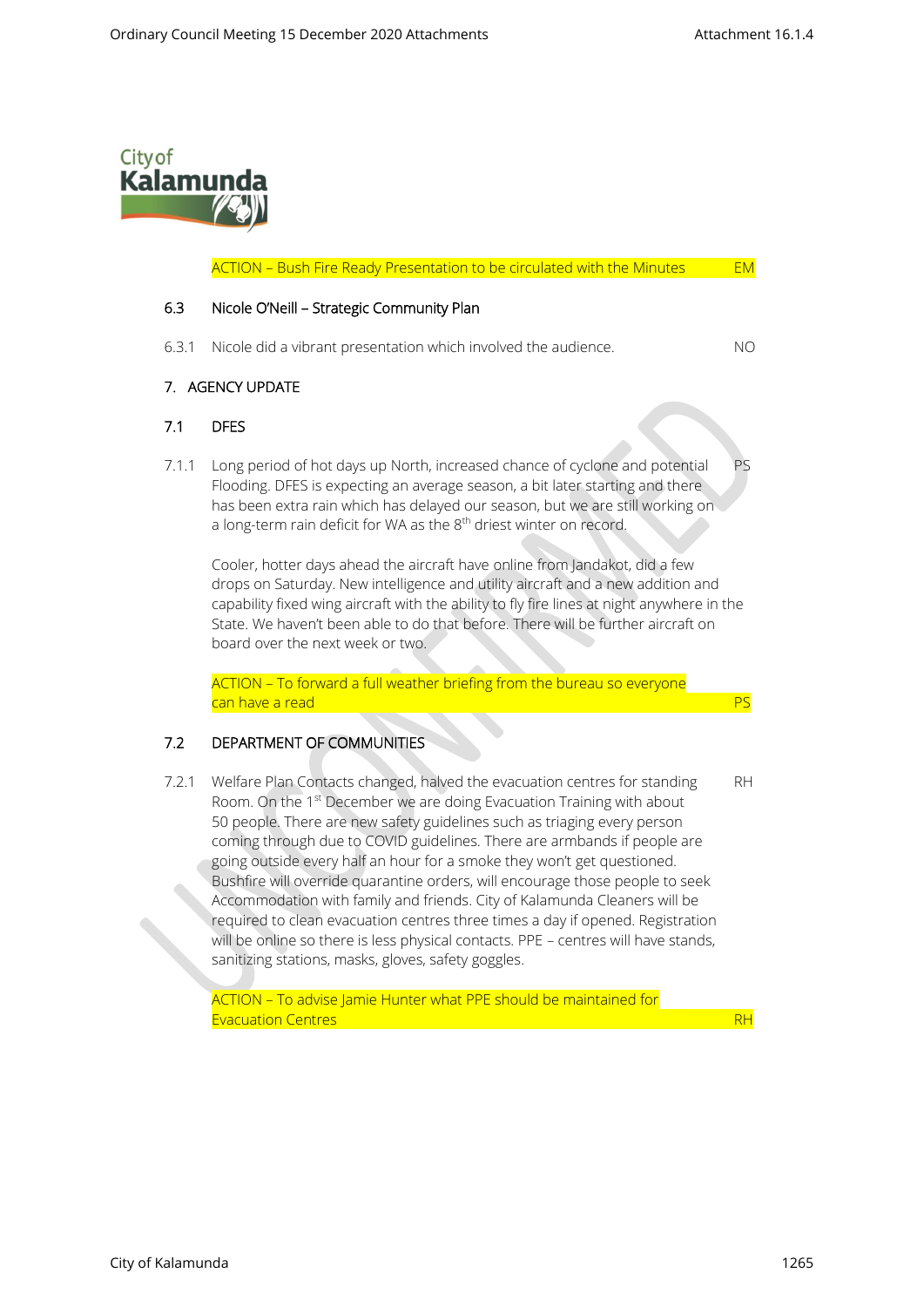

# 7.3 DFES – DEMA

 7.3.1 Yesterday the Premier announced businesses need to keep a contact register MC from the 5<sup>th</sup> December. They are going to be doing this as a request to assist Government Departments for contact tracing. WALGA are going to have a webinar on it for local government on the  $1<sup>st</sup>$  December 12 to 5pm and staff are encouraged to register. Health Department will be running under COVID guidelines.

ACTION - Report Provided to be circulated with Minutes MC

# 7.4 KALAMUNDA HOSPITAL

7.4.1 Kalamunda Hospital reviewed internal Emergency Management Plans, works IM are happening an upgrade to Palliative Care facilities, it shouldn't impact too much. COVID plans – working under umbrella, those plans are updated as information comes along.

## 7.5 RED CROSS

 7.5.1 Perth Hills Preparedness Project has been delayed due to COVID. Since August KE each steering comm has had two meetings. We do have a Project Officer in place on Mondays – have a chat with Tanya who is sitting with Nicole for questions around what we do. A community survey on preparedness was organized, cold calling and online results will be with us in January. We may book time to present at the next meeting - To be confirmed. Started Falls Rd and Gooseberry Hill Primary School 109 pillowcase project. Red Cross were involved to a large scale with the Black Summer Fires last year and got a lot of donations. There are a lot of recovery webinars which will be linked in report to be circulated – log on and learn about recovery.

ACTION - ARC LEMC Report to be circulated with the Minutes **EM** 

# 7.6 WA POLICE

7.6.1 Jeff Taylor is standing in for Roy. Staff management of COVID has been resource JT intensive on WAPOL - have seen documentation work on next bush fire season.

# 7.7 KALAMUNDA VOLUNTEER BUSH FIRE BRIGADE

7.7.1 Sunday – pre-season forum open to bush fire. Recruits will be off probation on DS Sunday. It has been a big back log training and volunteers have done a lot of work before fire season starts.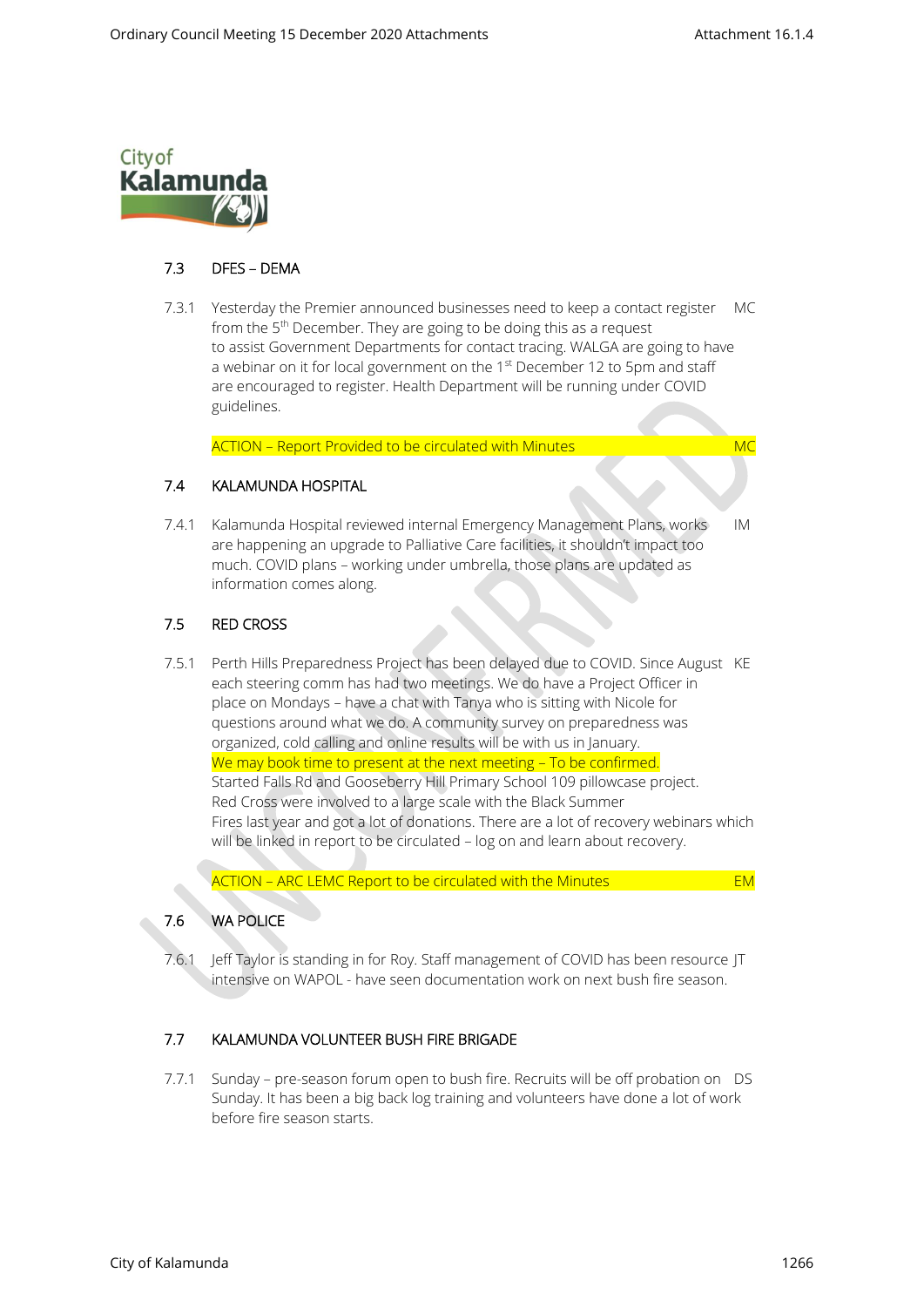

### 7.8 SES

 7.8.1 Ready to go refresher training for summer seasons and SES members WM are available to assist fire services in general duties. We have been involved in bush fire duties in Armadale and for evacuation centres we are there.

## 7.9 ST JOHN AMBULANCE

7.9.1 Almost back to business as usual, decreased need for massive increase in MY case load coming into holiday season. During COVID people didn't call an ambulance now COVID has gone away more or less, everyone is calling up. Increase in domestic violence, suicide, mental illness. If you are injured, you might not go to local hospital, might have to go somewhere else. Ambulances are having to go further out of the area so the focus is on improving that. We rely on Health Liaison Managers in hospitals for getting ambulance crews back out on the road so for fast patient transfers.

## 7.10 KALAMUNDA SENIOR HIGH SCHOOL

7.10.1 We have been planning drills for fire. COVID has compressed a lot of things HD from the start of the year to now. We recently had 60th anniversary to keep the sense of community alive. It was a lot of work but was needed.

### 7.11 CITY OF KALAMUNDA – PRINCIPLE BUILDING SURVEYOR

 7.11.1 Just as an observation, I was in brigade for 20 years and we had a lot of major DW fires prior to resigning. Since Bush Fire Ready Group, we haven't had any major fires since that group. Also around that time shire and city ramped up the Fire Hazard assessments. Well done to all involved.

# 7.12 CITY OF KALAMUNDA – SENIOR FIRE AND EMERGENCY MANAGEMENT OFFICER

7.12.1 Community Safety – we are in the midst of Fire Hazard Assessments. Around JH 1200 have been completed so far. We sat down with DFES and went through total fire ban information.

### 7.13 CITY OF KALAMUNDA – MANAGER ENV HEALTH & COMM SAFETY

 7.13.1 Complaints are being received but really only a small amount considering there JW have been over 1200 routine assessments. Some people don't like advice . We assessing COVID safety plans for events – the first high risk event will be the upcoming Chili Festival which we are liaising with the Department of Health on. Environmental Health Officers will check contact register for